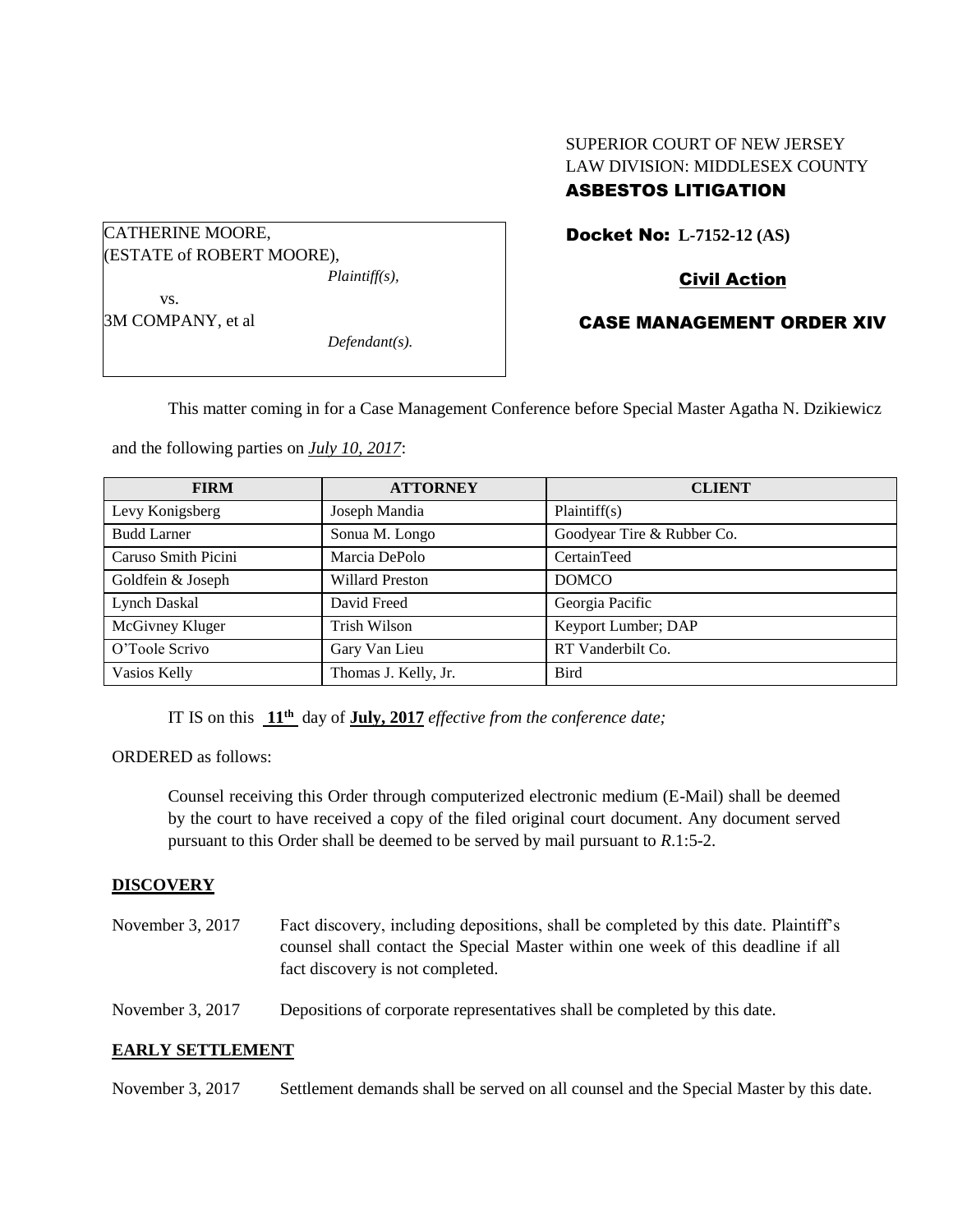#### **SUMMARY JUDGMENT MOTION PRACTICE**

| November 3, 2017  | Plaintiff's counsel shall advise, in writing, of intent not to oppose motions by this date. |
|-------------------|---------------------------------------------------------------------------------------------|
| November 17, 2017 | Summary judgment motions shall be filed no later than this date.                            |
| December 15, 2017 | Last return date for summary judgment motions.                                              |

#### **MEDICAL DEFENSE**

December 1, 2017 Plaintiff shall serve medical expert reports by this date.

February 16, 2018 Defendants shall identify its medical experts and serve medical expert reports, if any, by this date. In addition, defendants shall notify plaintiff's counsel (as well as all counsel of record) of a joinder in an expert medical defense by this date.

#### **LIABILITY EXPERT REPORTS**

December 1, 2017 Plaintiff shall identify its liability experts and serve liability expert reports or a certified expert statement by this date or waive any opportunity to rely on liability expert testimony.

February 16, 2018 Defendants shall identify its liability experts and serve liability expert reports, if any, by this date or waive any opportunity to rely on liability expert testimony.

#### **ECONOMIST EXPERT REPORTS**

- December 1, 2017 Plaintiff shall identify its expert economists and serve expert economist report(s), if any, by this date or waive any opportunity to rely on economic expert testimony.
- February 16, 2018 Defendants shall identify its expert economists and serve expert economist report(s), if any, by this date or waive any opportunity to rely on economic expert testimony.

#### **EXPERT DEPOSITIONS**

March 16, 2018 Expert depositions shall be completed by this date. To the extent that plaintiff and defendant generic experts have been deposed before, the parties seeking that deposition in this case must file an application before the Special Master and demonstrate the necessity for that deposition. To the extent possible, documents requested in a deposition notice directed to an expert shall be produced three days in advance of the expert deposition. The expert shall not be required to produce documents that are readily accessible in the public domain.

#### **PRE-TRIAL AND TRIAL**

November 28, 2017 The settlement conference previously scheduled on this date is **cancelled**.

 $\_$  ,  $\_$  ,  $\_$  ,  $\_$  ,  $\_$  ,  $\_$  ,  $\_$  ,  $\_$  ,  $\_$  ,  $\_$  ,  $\_$  ,  $\_$  ,  $\_$  ,  $\_$  ,  $\_$  ,  $\_$  ,  $\_$  ,  $\_$  ,  $\_$  ,  $\_$  ,  $\_$  ,  $\_$  ,  $\_$  ,  $\_$  ,  $\_$  ,  $\_$  ,  $\_$  ,  $\_$  ,  $\_$  ,  $\_$  ,  $\_$  ,  $\_$  ,  $\_$  ,  $\_$  ,  $\_$  ,  $\_$  ,  $\_$  ,